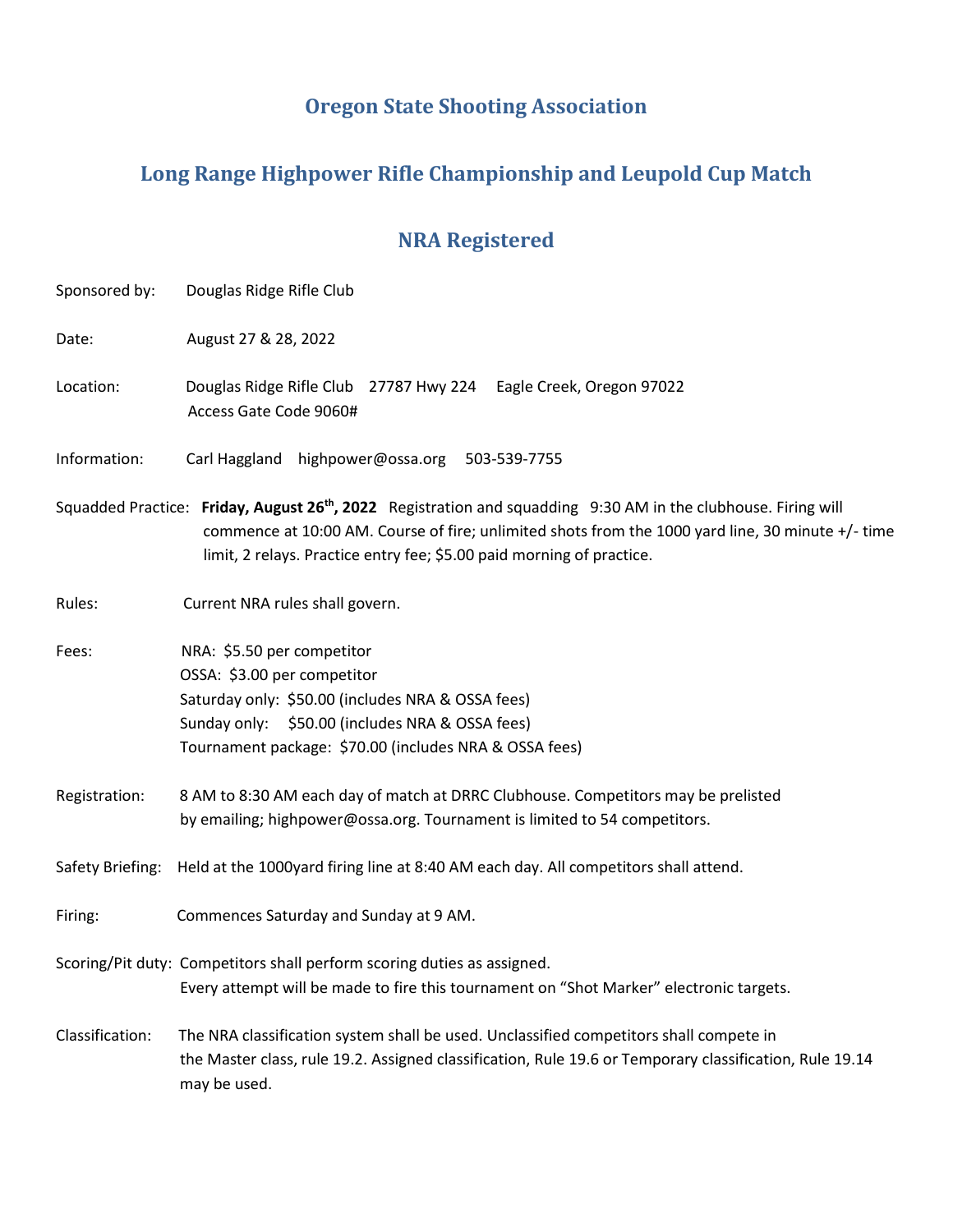Rifle allowed and categories:

 Match Rifle / Any Rifle; Rules 3.3 and 3.2 Palma Rifle; Rule 3.3.1 Service Rifle; Rule3.1 (a) thru (d). "F" Open; Rule3.4 F-Class Rifle (a) "F-TR"; Rule 3.4 F-Class Rifle (b)

Challenge fees: \$1.00 per unsuccessful challenge to be paid at time of challenge.

Sighting shots: Shall be fired as specified in the course of fire.

Targets: LR or LRFC as appropriate.

Course of fire: All firing will be at 1000 yards. Saturday:

 Match 1: Unlimited sighting shots and 20 shots for record, prone, slow fire, rule 5.6, 30 minutes. Any sight. \*

Match 2: Repeat of Match 1

Match 3: Repeat of Match 1

Match 4: Aggregate of Matches 1-3

Sunday:

 Match 5: Unlimited sighting shots and 20 shots for record, prone, slow fire, rule 5.6, 30 minutes. Iron sights are required to be eligible to win the Garth Steltenpohl Challenge Trophy (State Iron Sight Champion/ Match 7). \*

Match 6: Repeat of Match 5

- Match 7: Repeat of Match 1
- Match 8: Aggregate of Matches 5 & 6
- Match 9: Leupold Cup Championship. Aggregate of Matches 4 & 7

Match 10: Oregon Long Range Championship. Aggregate of Matches 4 & 8

\*Note: Competitors shall notify their scorer prior to firing their first record shot.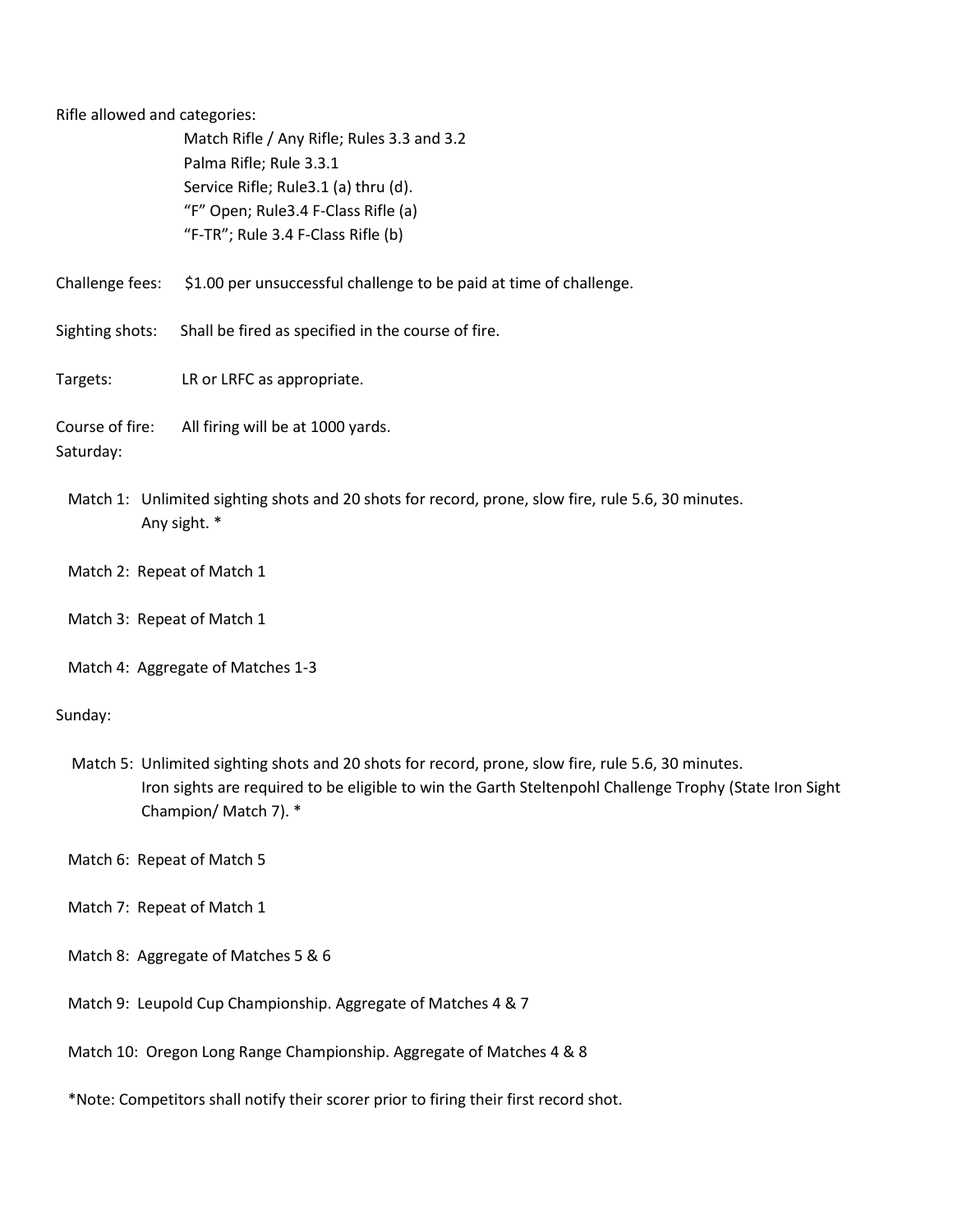Awards eligibility: There are not any membership requirements to compete. **However; to be eligible for awards** Oregon residents must be a current member of the Oregon State Shooting Association. Oregon nonresidents may be a member of the State Association of their state of residence or the OSSA. Competitors must show their current membership card during registration. OSSA memberships will be available during registration. Adult annual \$30.00, Junior annual \$10.00.

Awards: Awards will be given for each of the 5 categories. Rifle types with insufficient entries may be combined.

| Awards Schedule:             |                                                        |               |               |
|------------------------------|--------------------------------------------------------|---------------|---------------|
|                              | Matches 1, 2, 3, 5, 6, 7                               | Matches 4 & 8 | Match 10      |
| <b>Match Winner</b>          | \$10.00                                                | \$15.00       | Keeper Plaque |
|                              | 25 or more competitors: (minimum of 5 in the category) |               |               |
| <b>Class Winner</b>          | \$5.00                                                 | \$8.00        | \$15.00       |
| 2 <sup>nd</sup> Class Winner | \$3.00                                                 | \$5.00        | \$10.00       |
| 3ed Class Winner             | \$2.00                                                 | \$3.00        | \$8.00        |

Awards Disposition:

1. There must at least 5 in a class for one award; 8 for two awards; 13 for three awards.

2. In the event of insufficient entries in any class, the entries shall be combined with the next higher class. Masters will not be combined with High Masters.

3. Fewer than 5 High Masters shall compete for open awards only.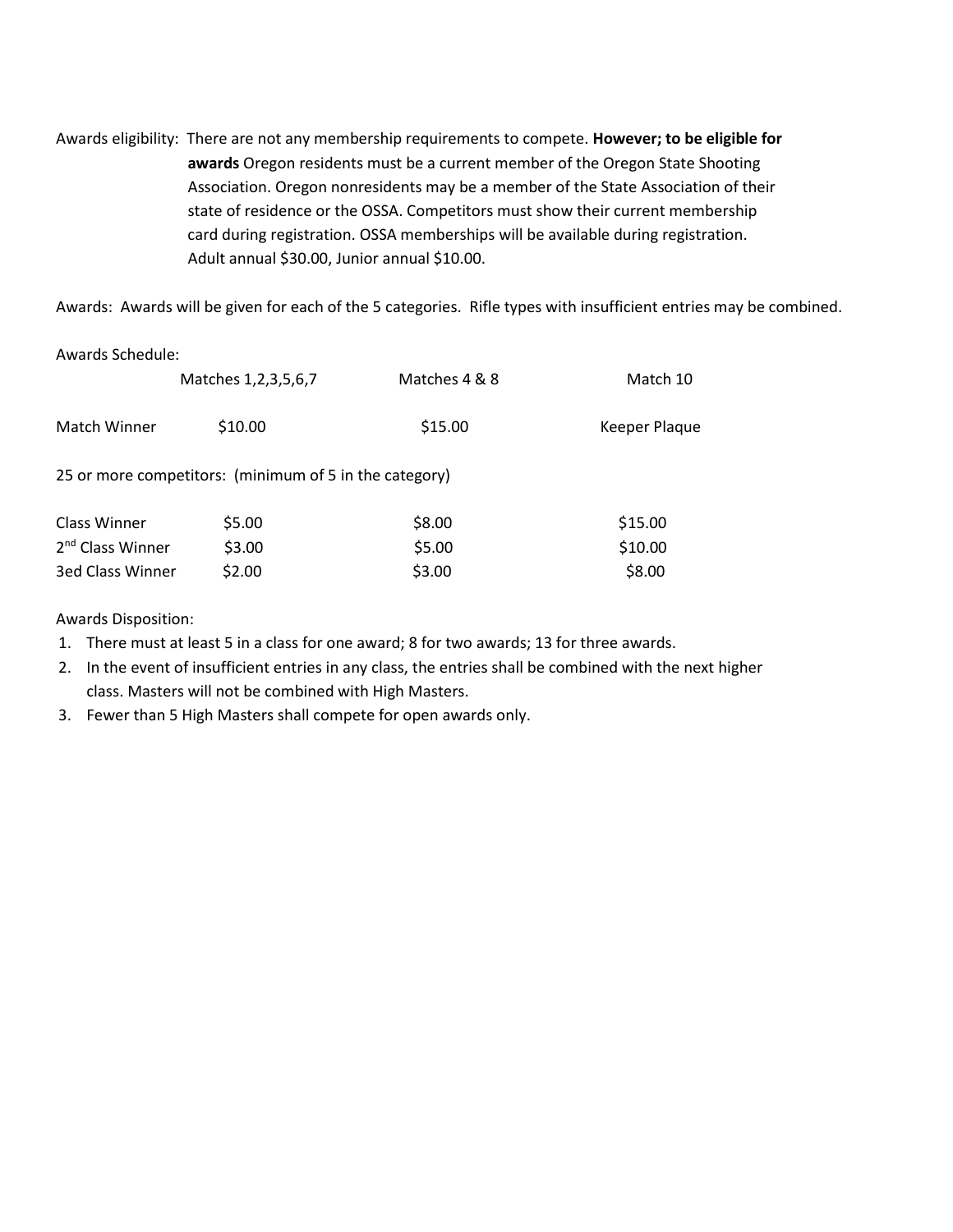Special Awards:

Inscription on the following trophies:

Garth Steltenpohl Challenge Trophy, Match 8 Winner (Palma, Match, or Service Rifles)

 Oregon Wimbleton Cup Challenge Trophy, Match 4 Winner (Palma, Match, or Service Rifles)

Garth Steltenpohl Long Range Trophy, Match 10 Winner (Palma, Match, or Service Rifles)

Oregon National Guard Challenge Trophy, Match 10 Winner (Service Rifle)

Dr. Michael Carney Challenge Trophy, "F" Open, Match 10 Winner ("F" Open Rifles)

Dr. Michael Carney Challenge Trophy, "F" T/R, Match 10 Winner ("F" T/R Rifles)

The Leupold Cup Champion Trophy, Match 9 Winner (Palma, Match, Service Rifles)

The Gary Noble Challenge Trophy, Match 9 Winner ("F" Open and "F" T/R Rifles)